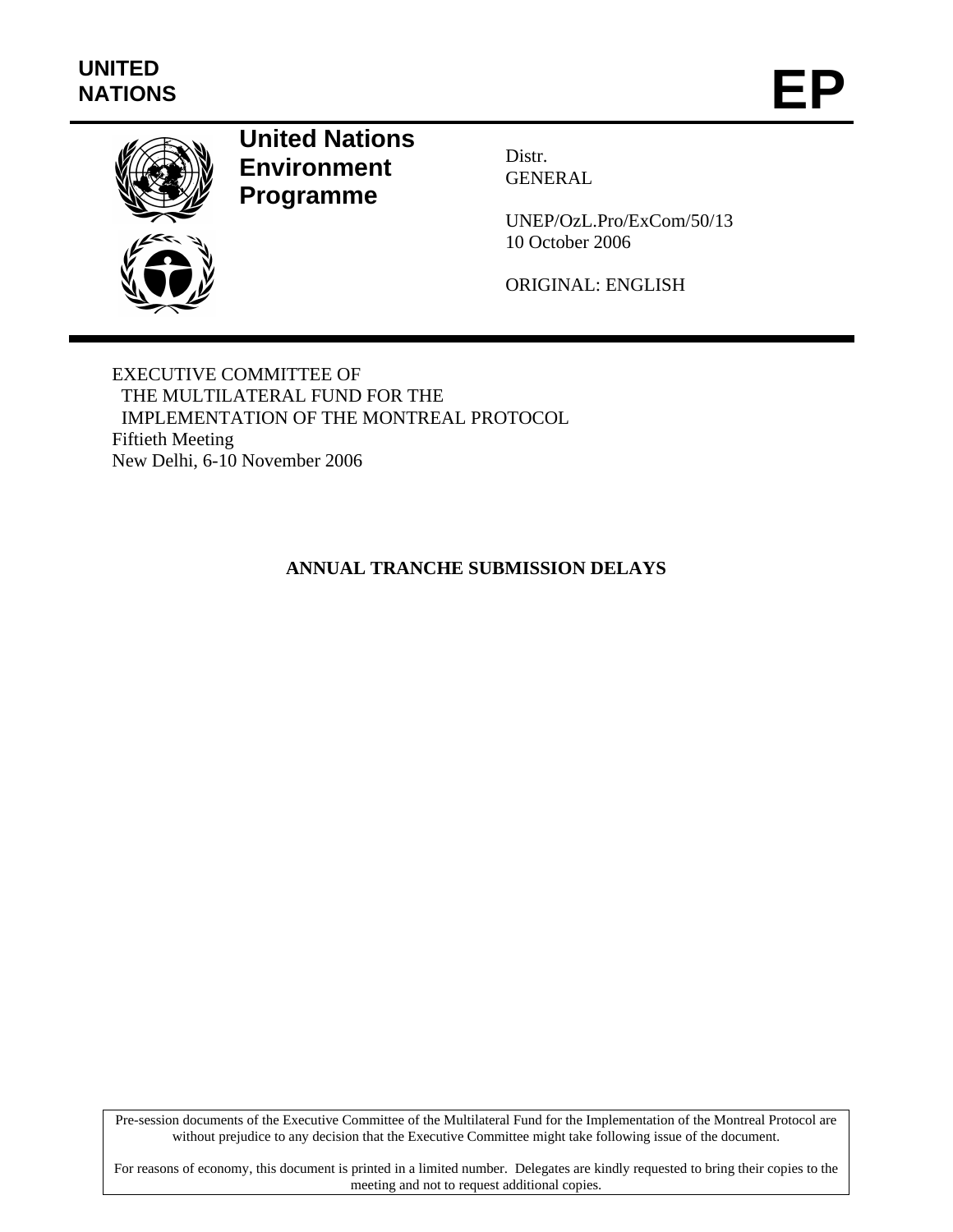## **Overview**

1. This document is submitted as a follow-up to the decision taken at the  $47<sup>th</sup>$  Meeting requesting a separate sub-agenda item at future meetings on delays in the submission of annual tranches and disbursement of funds for tranches and obligations (decision 47/50, paragraph d). The request for a sub-agenda item emanates from a history of late submissions of annual tranches that result in delays in transferring funds and also delays in fulfilling obligations to fund the activities required by the annual tranches. This agenda item is intended to enable the Executive Committee to encourage countries and relevant agencies to increase their efforts to submit annual tranches as soon as possible and to address difficulties in meeting deadlines with respect to the submission of annual tranches.

2. The document addresses delays in the submission of tranches that were due at the 50<sup>th</sup> Meeting and presents recommendations for consideration by the Executive Committee. It also contains a new section covering annual tranches that were submitted incomplete and therefore withdrawn from consideration at the  $50<sup>th</sup>$  Meeting.

## **Annual Tranche Delays (tranches due for submission to the 50th Meeting)**

3. Forty-nine annual tranches were due for submission to the  $50<sup>th</sup>$  Meeting. Of these, eleven tranches have not been submitted. These are broken down as follows: UNDP (3), UNIDO (3), UNEP (2), the World Bank (2), and France (1). Table 1 presents those tranches that were not submitted with the reasons as provided by the relevant implementing agency.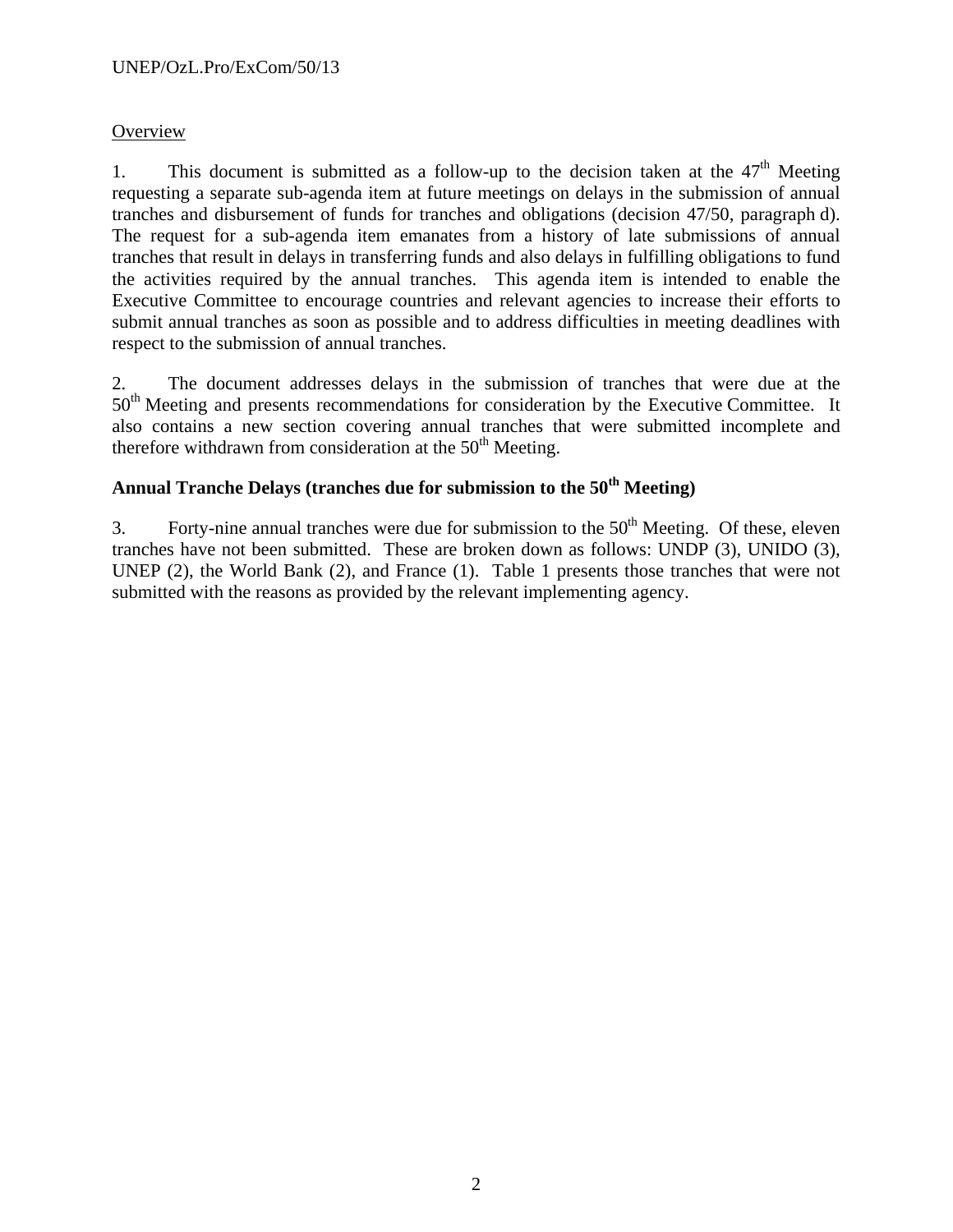## Table 1

## **ANNUAL TRANCHES NOT SUBMITTED**

| <b>Country</b>      | <b>Agency</b>     | <b>Sector</b>                | <b>Tranches</b>     | <b>Reason Not Submitted Provided</b>                                    |
|---------------------|-------------------|------------------------------|---------------------|-------------------------------------------------------------------------|
|                     |                   |                              |                     | by the Implementing Agency                                              |
| Antigua and Barbuda | World Bank        | CFCs Phase-Out               | 2006                | Being transferred to UNIDO.                                             |
| <b>Bahamas</b>      | <b>World Bank</b> | <b>CFCs Phase-Out</b>        | 2005                | The Grant Agreement is not in                                           |
|                     |                   |                              |                     | place.                                                                  |
| Bangladesh          | <b>UNDP</b>       | <b>ODS</b> Phase-Out         | 2005                | There were inconsistencies in the                                       |
|                     |                   |                              |                     | verification audit and the draft                                        |
|                     |                   |                              |                     | annual plan provided to the Bank                                        |
|                     |                   | <b>ODS</b> Phase-Out         | 2006                | that need to be resolved.                                               |
| Bangladesh          | <b>UNDP</b>       |                              |                     | Signature of the project document<br>is still delayed. The NOU has      |
|                     |                   |                              |                     | indicated that the project should be                                    |
|                     |                   |                              |                     | signed by end of September.                                             |
| Bangladesh          | <b>UNEP</b>       | <b>ODS</b> Phase-Out         | 2005                | Signature of the project document                                       |
|                     |                   |                              |                     | is still delayed. The NOU has                                           |
|                     |                   |                              |                     | indicated that the project should be                                    |
|                     |                   |                              |                     | signed by end of September.                                             |
| Bangladesh          | <b>UNEP</b>       | <b>ODS</b> Phase-Out         | 2006                | Government delayed signature of                                         |
|                     |                   |                              |                     | project document.                                                       |
| Bosnia and          | <b>UNIDO</b>      | <b>ODS</b> Phase-Out         | 2005                | Government delayed signature of                                         |
| Herzegovina         |                   |                              |                     | project document.                                                       |
| Iran                | <b>UNIDO</b>      | <b>CFCs Phase-Out</b>        | 2007 due<br>in 2006 | The verification audit could not be                                     |
|                     |                   | (Refrigeration<br>Servicing/ | (as per             | completed on time.                                                      |
|                     |                   | Assembly/                    | 2006 BP)            |                                                                         |
|                     |                   | Solvents)                    |                     |                                                                         |
| Iran                | <b>UNIDO</b>      | <b>CFCs Phase-Out</b>        | 2008 due            | Submitted to the 48 <sup>th</sup> Meeting but                           |
|                     |                   | (Refrigeration               | in 2006             | withdrawn at request of                                                 |
|                     |                   | Servicing/                   | (as per             | Secretariat.                                                            |
|                     |                   | Assembly/                    | 2006 BP)            |                                                                         |
|                     |                   | Solvents)                    |                     |                                                                         |
| Kenya               | France            | <b>CFCs Phase-Out</b>        | 2005                | Submitted to the 48 <sup>th</sup> Meeting but                           |
|                     |                   |                              |                     | withdrawn at request of                                                 |
|                     |                   |                              |                     | Secretariat.                                                            |
| Nigeria             | <b>UNDP</b>       | <b>CFCs Phase-Out</b>        | 2006                | Recently obtained the signature of<br>the ODS regulations and therefore |
|                     |                   |                              |                     | there was no need for the 2006                                          |
|                     |                   |                              |                     | tranche at this time.                                                   |
|                     |                   |                              |                     |                                                                         |

## **Annual tranches submitted with incomplete information**

4. Seven MYA tranches were submitted to the  $50<sup>th</sup>$  Meeting but after review it was determined that the submission was incomplete, a condition of approval had not been met, and/or the project document had not been signed. In some cases the tranche was withdrawn and in other the request was submitted without a positive recommendation.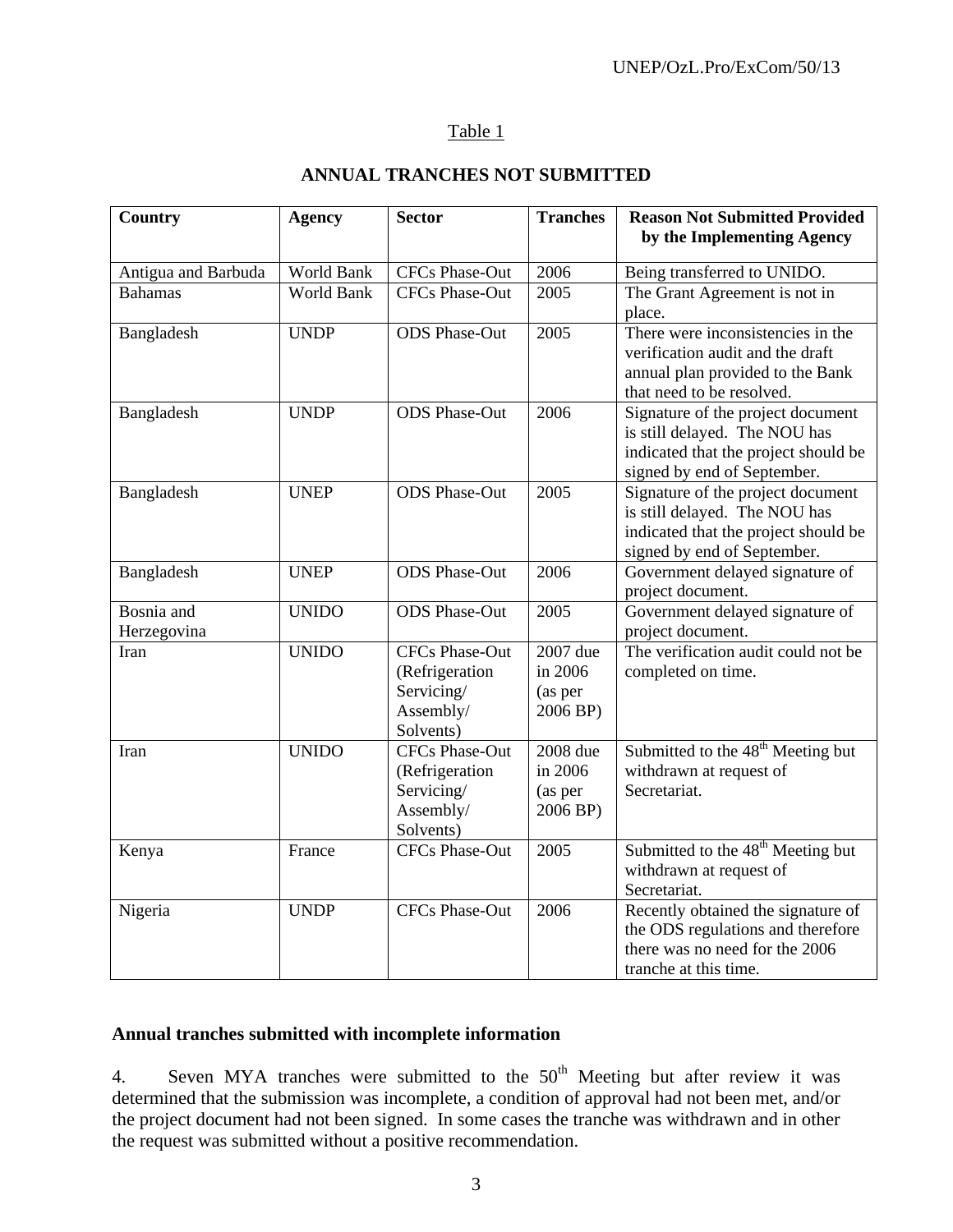5. Table 2 presents the annual tranches of multi-year agreements that were submitted incomplete:

#### Table 2

# **ANNUAL TRANCHES SUBMITTED BUT NOT FORWARDED FOR APPROVAL**

| <b>Country</b> | <b>Agency</b> | <b>Sector</b>              | <b>Tranches</b>     | <b>Reason the Submission not</b><br><b>Considered for Approval</b>                                                                     |
|----------------|---------------|----------------------------|---------------------|----------------------------------------------------------------------------------------------------------------------------------------|
| China          | World Bank    | Foam                       | 2007 due<br>in 2006 | Milestone not achieved.<br>Approval will be considered<br>at the $51st$ Meeting.                                                       |
| China          | <b>UNIDO</b>  | Refrigeration<br>Servicing | 2006                | Verification report not<br>submitted.                                                                                                  |
| Cuba           | <b>UNDP</b>   | <b>ODS</b> Phase-Out       | 2006                | Agreement not signed and<br>submission agreed for the<br>$51st$ Meeting.                                                               |
| Nigeria        | <b>UNDP</b>   | <b>CFC Phase-Out</b>       | 2005                | Verification report not<br>submitted.                                                                                                  |
| Pakistan       | <b>UNIDO</b>  | <b>CTC Phase-Out</b>       | 2005                | Verification was inadequate<br>and there were compliance<br>issues.                                                                    |
| Philippines    | World Bank    | <b>CFC Phase-Out</b>       | 2006                | Missing verification report.                                                                                                           |
| Venezuela      | <b>UNIDO</b>  | <b>CFC Phase-Out</b>       | 2006                | Previous tranche not<br>released prior to the<br>submission of the current<br>request and verification<br>report not received in time. |

6. The Executive Committee may wish to encourage these countries and agencies to submit these tranches to the  $51<sup>st</sup>$  Meeting.

#### **RECOMMENDATIONS**

- 7. The Executive Committee may wish to consider:
	- (a) Noting the information on annual tranches of multi-year agreements submitted to the Secretariat by France, Germany, UNDP, UNIDO, and the World Bank as contained in the document on annual tranche submission delays (UNEP/OzL.Pro/ExCom/50/13);
	- (b) Noting that 38 of the 49 annual tranches of multi-year agreements that were due for submission were submitted on time to the  $50<sup>th</sup>$  Meeting, but nine of them could not be considered for approval because the submission was incomplete, a condition of approval had not been met, and/or the project document had not been signed;
	- (c) Noting that letters should be sent for the following annual tranches that were due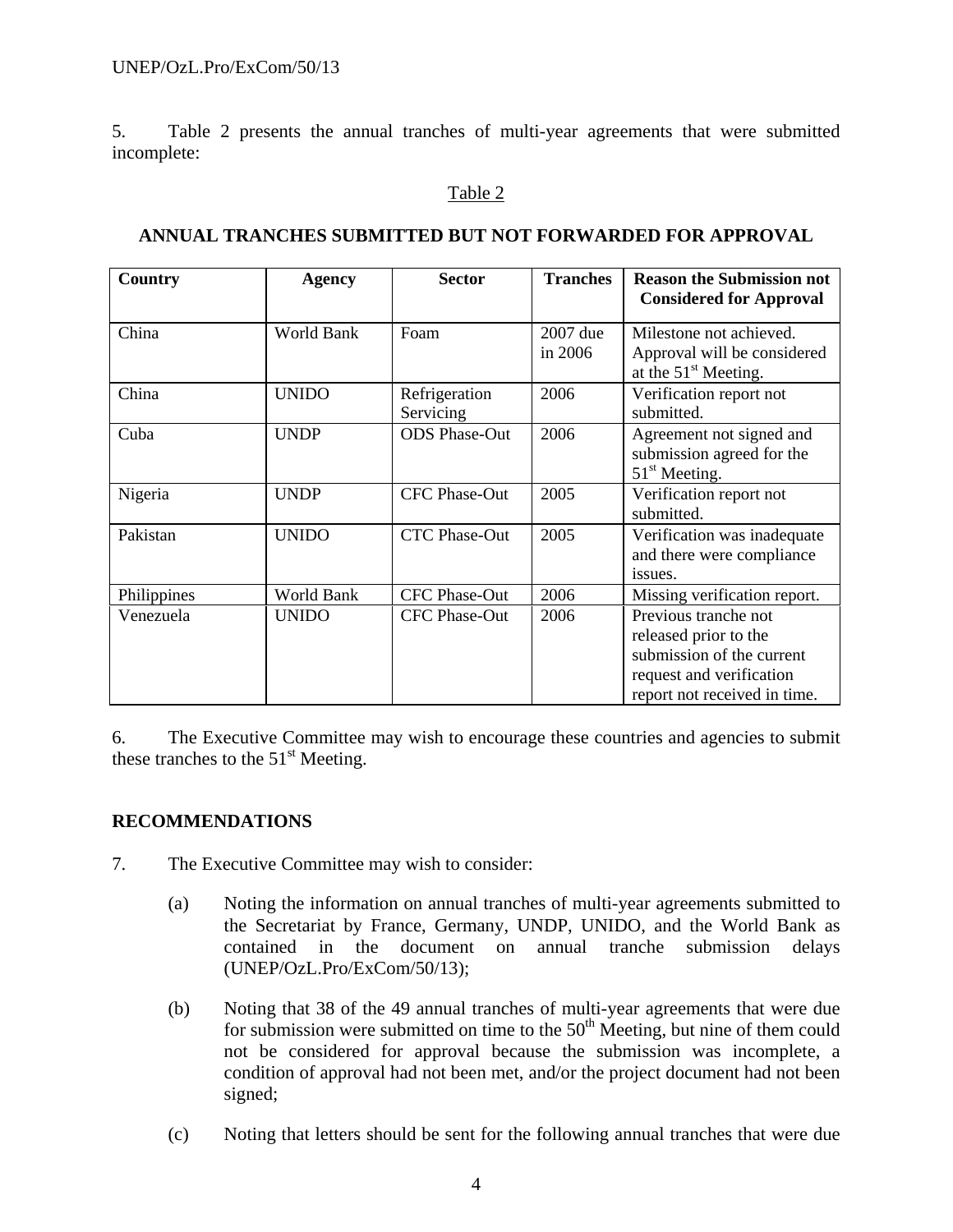for submission to the  $50<sup>th</sup>$  Meeting with the reasons indicated for the delay, and encouraging implementing agencies and the relevant Article 5 Governments to submit these annual tranches to the  $51<sup>st</sup>$  Meeting:

| <b>Country</b>      | <b>Agency</b> | <b>Sector</b>                                    | <b>Tranches</b>            | <b>Reason Not Submitted Provided</b><br>by the Implementing Agency                                                                        |
|---------------------|---------------|--------------------------------------------------|----------------------------|-------------------------------------------------------------------------------------------------------------------------------------------|
| Antigua and Barbuda | World Bank    | <b>CFCs Phase-Out</b>                            | 2006                       | Being transferred to UNIDO.                                                                                                               |
| <b>Bahamas</b>      | World Bank    | <b>CFCs Phase-Out</b>                            | 2005                       | To be submitted to $52nd$ Meeting.                                                                                                        |
| Bangladesh          | <b>UNDP</b>   | <b>ODS</b> Phase-Out                             | 2005                       | To be submitted to $51st$ Meeting.                                                                                                        |
| Bangladesh          | <b>UNDP</b>   | <b>ODS</b> Phase-Out                             | 2006                       | Signature of the project document<br>is still delayed. The NOU has<br>indicated that the project should be<br>signed by end of September. |
| Bangladesh          | <b>UNEP</b>   | <b>ODS</b> Phase-Out                             | 2005                       | Signature of the project document<br>is still delayed. The NOU has<br>indicated that the project should be<br>signed by end of September. |
| Bangladesh          | <b>UNEP</b>   | <b>ODS</b> Phase-Out                             | 2006                       | Government delayed signature of<br>project document.                                                                                      |
| Bosnia and          | <b>UNIDO</b>  | <b>ODS</b> Phase-Out                             | 2005                       | Government delayed signature of                                                                                                           |
| Herzegovina         |               |                                                  |                            | project document.                                                                                                                         |
| Iran                | <b>UNIDO</b>  | <b>CFCs Phase-Out</b>                            | $2007$ due in              | The verification audit could not be                                                                                                       |
|                     |               | (Refrigeration Servicing/<br>Assembly/ Solvents) | $2006$ (as per<br>2006 BP) | completed on time.                                                                                                                        |
| Iran                | <b>UNIDO</b>  | <b>CFCs Phase-Out</b>                            | 2008 due in                | Submitted to the 48 <sup>th</sup> Meeting but                                                                                             |
|                     |               | (Refrigeration Servicing/                        | $2006$ (as per             | withdrawn at request of                                                                                                                   |
|                     |               | Assembly/ Solvents)                              | 2006 BP)                   | Secretariat.                                                                                                                              |
| Kenya               | France        | <b>CFCs Phase-Out</b>                            | 2005                       | Submitted to the 48 <sup>th</sup> Meeting but                                                                                             |
|                     |               |                                                  |                            | withdrawn at request of                                                                                                                   |
|                     |               |                                                  |                            | Secretariat.                                                                                                                              |
| Nigeria             | <b>UNDP</b>   | <b>CFCs Phase-Out</b>                            | 2006                       | Progress on recently obtained                                                                                                             |
|                     |               |                                                  |                            | concerning the signature of the                                                                                                           |
|                     |               |                                                  |                            | ODS regulations and therefore                                                                                                             |
|                     |               |                                                  |                            | there was no need for the 2006                                                                                                            |
|                     |               |                                                  |                            | tranche at this time.                                                                                                                     |

(d) Noting that letters should be sent for the following annual tranches that were submitted to the  $50<sup>th</sup>$  Meeting but were not considered for approval for the reasons indicated, and encouraging implementing agencies and the relevant Article 5 Governments to submit these annual tranches to the  $51<sup>st</sup>$  Meeting: